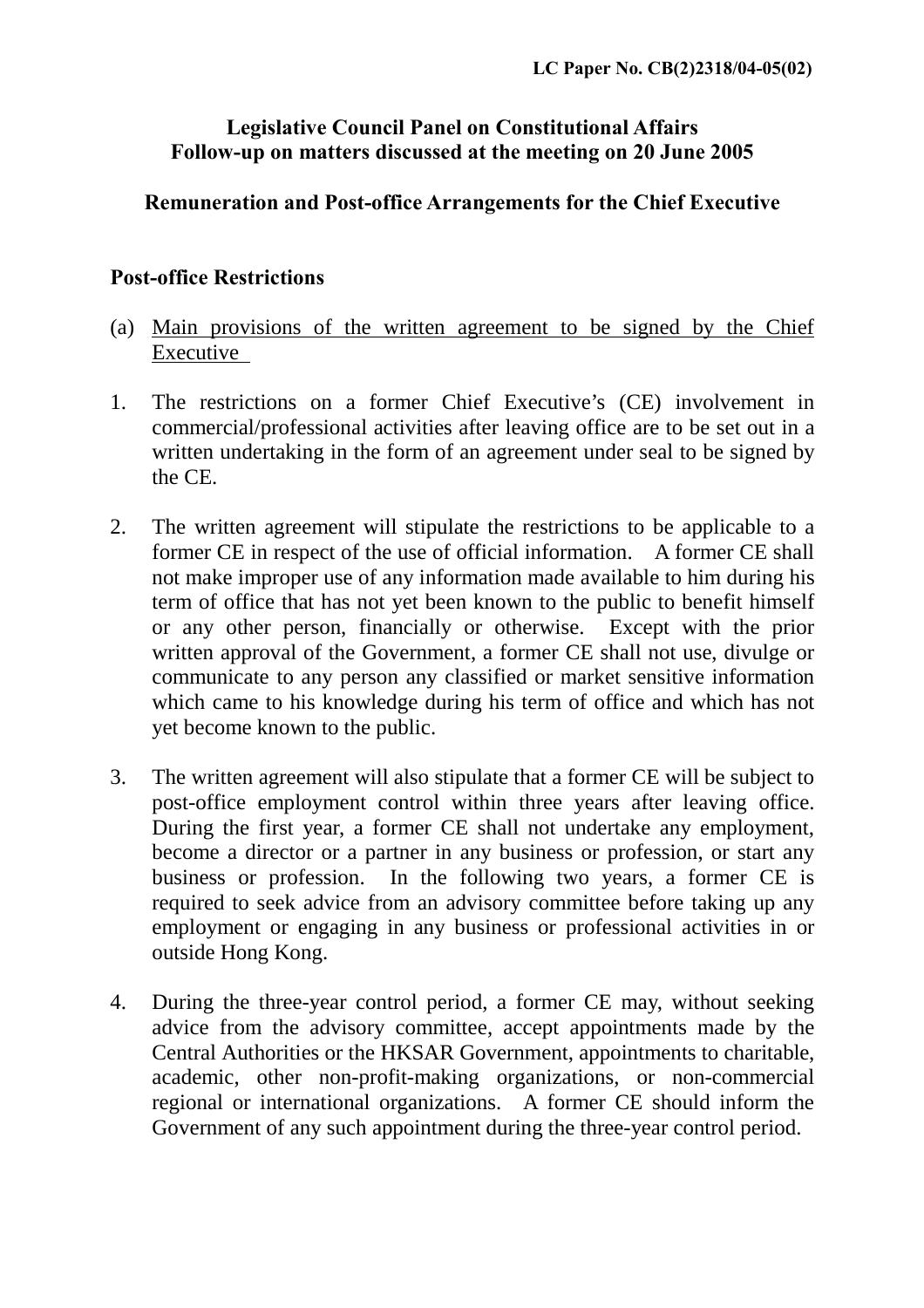- 5. During the second and third year of the control period, a former CE shall not:
	- (a) enter into employment with or become a director of any company with land or property development being part of its business or which was awarded with any franchise or licence approved by the Executive Council during his time in office;
	- (b) represent any person in connection with any claim, action, demand, proceedings, transaction or negotiation against or with the Government;
	- (c) engage in any lobbying activities on matters relating to the Government;
	- (d) enter into employment with or become a director of a company which is involved in on-going litigation against the Government; and
	- (e) be involved personally in the bidding for any government land, property, project, contract, licence or franchise.
- (b) Enforceability of the undertaking
- (c) Handling of cases of non-compliance
- 6. The written undertaking to be signed by the CE signifying his agreement to abide by the relevant restrictions will be in the form of an agreement under seal. It will be a legally enforceable agreement between the CE and the Government. It may be enforced by civil proceedings in the courts.
- (d) Sanctions imposed on former heads of government in other countries/territories for failure to comply with post-office restrictions
- 7. Of the 12 countries/territories covered in the Administration's survey, seven of them have specific restrictions governing the post-office activities of former heads of government. Broadly speaking, restrictions in these seven countries/territories are either stipulated in behavioral codes or enforced by statute. Examples of the former group include the United Kingdom and Canada. Their restrictions are incorporated into a code for public office holders/ministers, which does not carry the force of law. It appears that these countries rely on the transparency of the system and public scrutiny to ensure compliance. On the other hand, in California and Ontario post-office restrictions for former heads of government are underpinned by